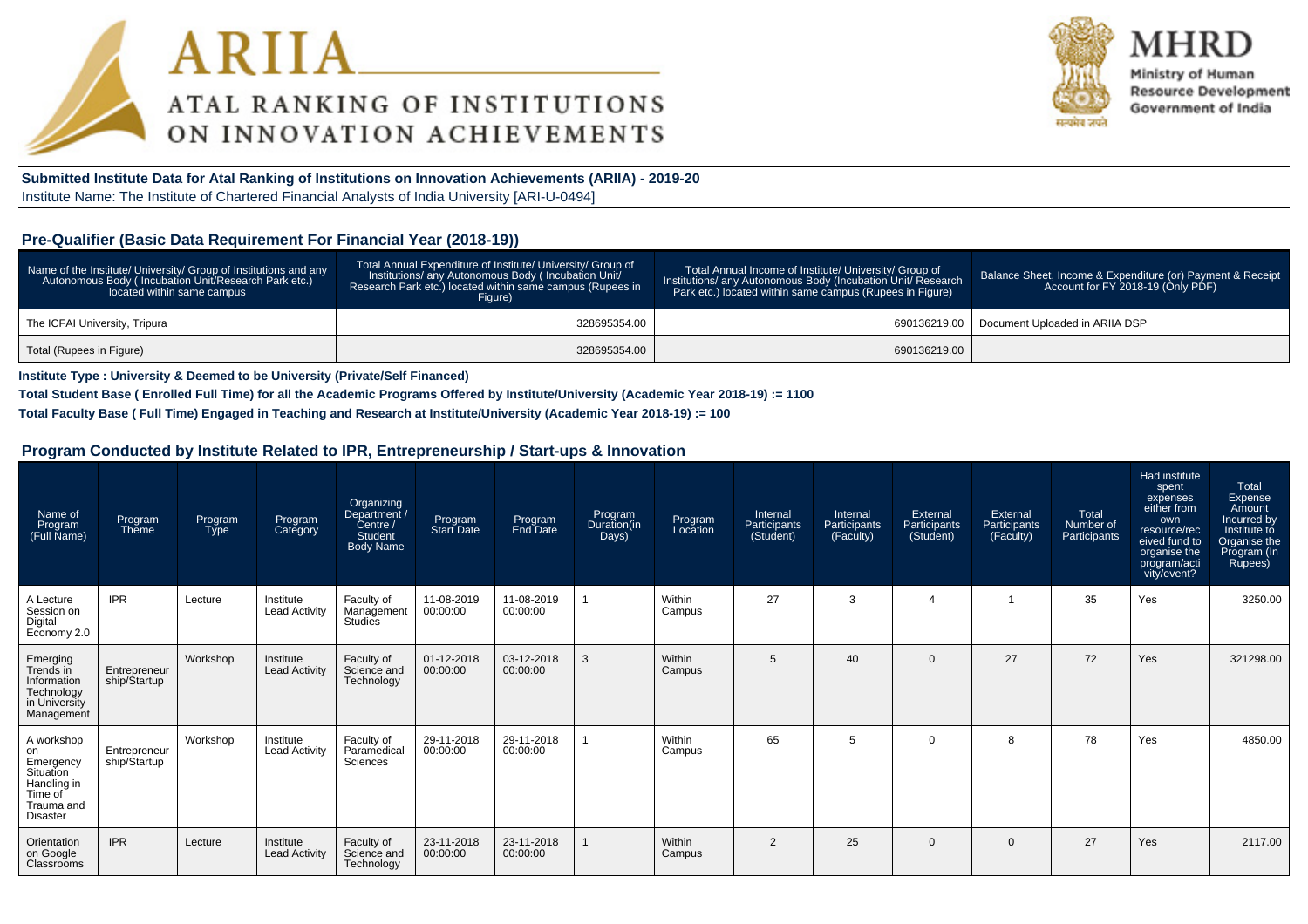#### **Program Conducted by Institute Related to IPR, Entrepreneurship / Start-ups & Innovation**

| Law Lecture<br>by Dr. R.K<br>Mishra,<br>Principal,<br>Tripura Govt.<br>Law College                                                                              | Entrepreneur<br>ship/Startup | Lecture            | Institute<br><b>Lead Activity</b> | <b>ICFAI Law</b><br>School              | 21-11-2018<br>00:00:00 | 21-11-2018<br>00:00:00 | $\mathbf{1}$ | Within<br>Campus  | 30          | 8              | $\mathbf 0$    | $\mathbf 0$ | 38 | Yes | 2363.00   |
|-----------------------------------------------------------------------------------------------------------------------------------------------------------------|------------------------------|--------------------|-----------------------------------|-----------------------------------------|------------------------|------------------------|--------------|-------------------|-------------|----------------|----------------|-------------|----|-----|-----------|
| <b>IT Solution</b><br>to Analyse<br>Long Term<br>Satellite<br>Measured<br>Rainfall Data<br>From TRMM<br>and GPM<br>Over North-<br>Eastern<br>Region of<br>India | Innovation                   | Seminar            | Institute<br><b>Lead Activity</b> | Faculty of<br>Science and<br>Technology | 19-09-2018<br>00:00:00 | 19-09-2018<br>00:00:00 | $\mathbf{1}$ | Within<br>Campus  | 10          | 5              | $\mathbf{0}$   | $\mathbf 0$ | 15 | Yes | 1747.00   |
| Field Visit at<br>Daldali<br><b>LAMPS</b><br>Simna                                                                                                              | Innovation                   | <b>Field Visit</b> | Institute<br><b>Lead Activity</b> | <b>MBA Rural</b><br>Management          | 14-09-2018<br>00:00:00 | 14-09-2018<br>00:00:00 |              | Outside<br>Campus | 10          | 2              | $\mathbf 0$    | $\mathbf 0$ | 12 | Yes | 2620.00   |
| Are We<br>Future-<br>Ready - a<br>look into the<br>skills of<br>tomorrows<br>workforce                                                                          | Entrepreneur<br>ship/Startup | Lecture            | Institute<br><b>Lead Activity</b> | Faculty of<br>Management<br>Studies     | 07-09-2018<br>00:00:00 | 07-09-2018<br>00:00:00 |              | Within<br>Campus  | 68          | 12             | $\Omega$       | $\mathbf 0$ | 80 | Yes | 1936.00   |
| International<br><b>Business</b><br>Management                                                                                                                  | Entrepreneur<br>ship/Startup | Lecture            | Institute<br><b>Lead Activity</b> | Faculty of<br>Management<br>Studies     | 04-09-2018<br>00:00:00 | 04-09-2018<br>00:00:00 | 1            | Within<br>Campus  | 30          | $\overline{2}$ | $\mathbf 0$    | $\mathbf 0$ | 32 | Yes | 3170.00   |
| Orientation<br>cum Training<br>program for<br>Anganwadi<br>workers at<br>Bilonia                                                                                | Entrepreneur<br>ship/Startup | Orientation        | Institute<br><b>Lead Activity</b> | Faculty of<br>Education                 | 12-07-2018<br>00:00:00 | 12-07-2018<br>00:00:00 | 1            | Outside<br>Campus | $\mathbf 0$ | 3              | 24             | 3           | 30 | Yes | 1920.00   |
| International<br>Seminar on<br>Entrepreneur<br>ship in<br>Globalised<br>Era                                                                                     | Entrepreneur<br>ship/Startup | Seminar            | Institute<br><b>Lead Activity</b> | Faculty of<br>Management<br>Studies     | 07-06-2018<br>00:00:00 | 08-06-2018<br>00:00:00 | 2            | Within<br>Campus  | 25          | 5              | $\overline{7}$ | 3           | 40 | Yes | 153201.00 |

# Participation / Representation of Students and (or) Faculties in Events / Programs related to IPR, entrepreneurship / Start-ups & Innovation organized by repute external<br>institutions or agencies at national or internationa

| Name of<br>Program<br>(Full Name) | Program<br>Theme | Program<br><b>Type</b> | Organizing<br>Agency /<br>Institute<br>Name | Organizing<br>Agency Type | Program<br><b>Start Date</b> | Program | Program<br>Duration(in<br>Days) | Participants<br>(Students) | Participants<br>(Faculty) | <b>Total</b><br>Number of<br>Participants | Awards/Rec<br>ognitions/Ac<br>hievements | Award /<br>Position /<br>Recognition<br>Secured | Title of<br>Innovation /<br>Start-up<br>Secured the<br>Award /<br>Recognition | Had institute<br>spent<br>expenses<br>either from<br>own<br>resource/rec<br>eived fund<br>towards<br>sending<br>delegation to<br>participate/re<br>present the<br>program/acti<br>vity/event? | Total<br>Expense<br>Amount<br>Incurred by<br>Institute? (In<br>Rupees) |
|-----------------------------------|------------------|------------------------|---------------------------------------------|---------------------------|------------------------------|---------|---------------------------------|----------------------------|---------------------------|-------------------------------------------|------------------------------------------|-------------------------------------------------|-------------------------------------------------------------------------------|-----------------------------------------------------------------------------------------------------------------------------------------------------------------------------------------------|------------------------------------------------------------------------|
|-----------------------------------|------------------|------------------------|---------------------------------------------|---------------------------|------------------------------|---------|---------------------------------|----------------------------|---------------------------|-------------------------------------------|------------------------------------------|-------------------------------------------------|-------------------------------------------------------------------------------|-----------------------------------------------------------------------------------------------------------------------------------------------------------------------------------------------|------------------------------------------------------------------------|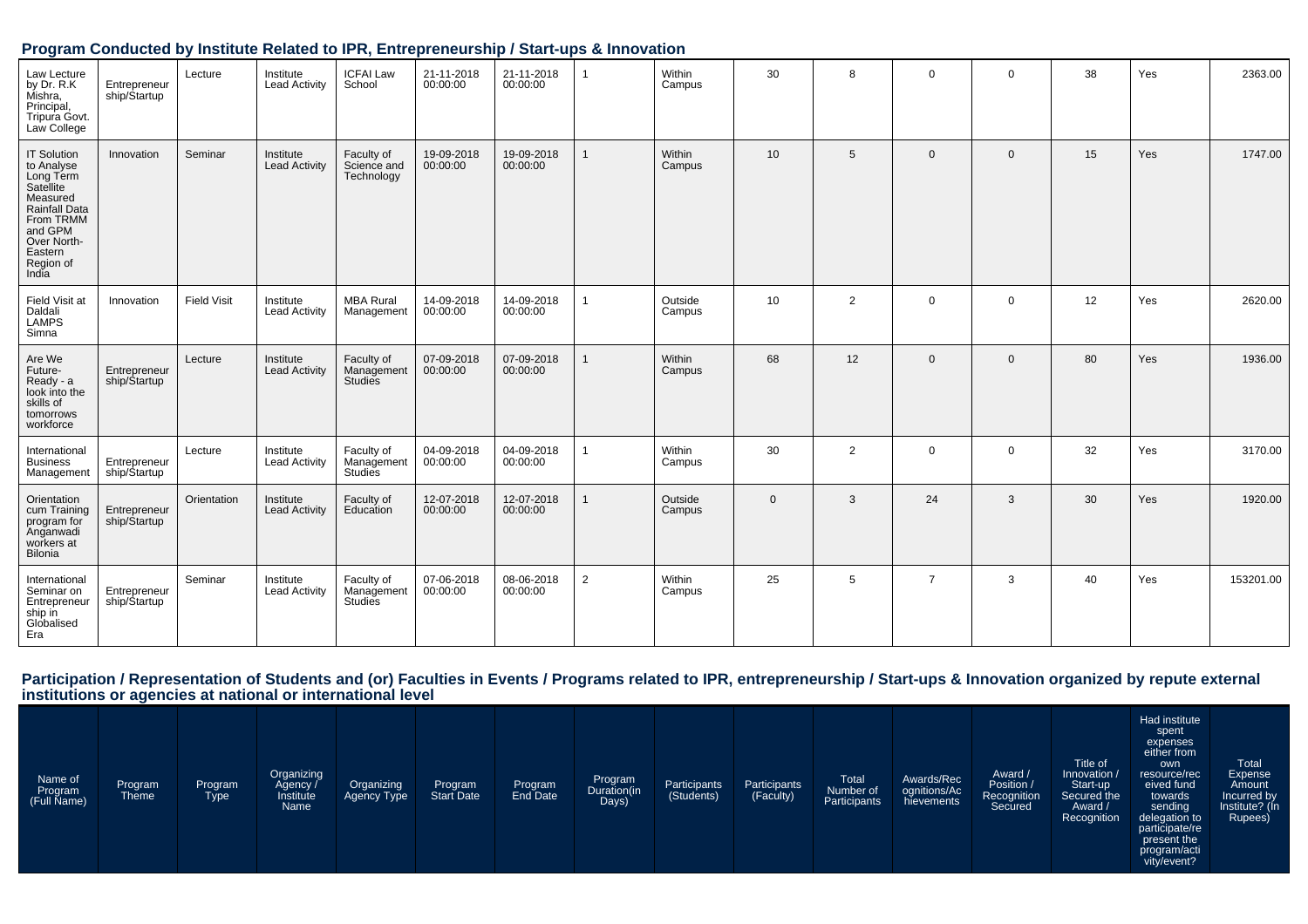# Participation / Representation of Students and (or) Faculties in Events / Programs related to IPR, entrepreneurship / Start-ups & Innovation organized by repute external<br>institutions or agencies at national or internationa

| Government<br>Policies on<br>Environment<br>al Issues<br>and<br>Sustainable<br>Developmen<br>t in Asian<br>Continent<br>with Special<br>reference to<br>Developing<br>Economies                                  | Innovation                   | Seminar    | Iswar<br>Chandra<br>Vidyasagar<br>College,<br>Belonia,<br>South<br>Tripura in<br>collaboration<br>with ONGC<br>Tripura<br>Power<br>Company<br>Ltd. (OTPC),<br>Palatana | Educational<br>Institute | 19-11-2018<br>00:00:00 | 20-11-2018<br>00:00:00 | $\overline{2}$ | $\mathbf 0$  | $\overline{1}$ | $\mathbf{1}$   | <b>No</b> | $\cdots$                 | ÷÷.   | Yes        | 3230.00  |
|------------------------------------------------------------------------------------------------------------------------------------------------------------------------------------------------------------------|------------------------------|------------|------------------------------------------------------------------------------------------------------------------------------------------------------------------------|--------------------------|------------------------|------------------------|----------------|--------------|----------------|----------------|-----------|--------------------------|-------|------------|----------|
| Environment<br>al Issues<br>and<br>Sustainable<br>Developmen<br>t (Social<br>Science<br>Perspective)                                                                                                             | Innovation                   | Seminar    | Ishwar<br>Chandra<br>Mahavidyala<br>v.Belonia                                                                                                                          | Educational<br>Institute | 18-11-2018<br>00:00:00 | 18-11-2018<br>00:00:00 | $\overline{1}$ | $\mathbf 0$  | $\mathbf{1}$   | $\mathbf{1}$   | No        | $\overline{\phantom{a}}$ | ---   | Yes        | 2950.00  |
| Globalisation<br>and Indian<br>School<br>Education<br>Issues and<br>Challenges                                                                                                                                   | Entrepreneur<br>ship/Startup | Seminar    | Swami<br>Vivekananda<br>Mahavidyala<br>ya,<br>Mohanpur,<br>West Tripura                                                                                                | Educational<br>Institute | 18-11-2018<br>00:00:00 | 18-11-2018<br>00:00:00 | $\overline{1}$ | $\mathsf{O}$ | $\overline{1}$ | $\mathbf{1}$   | No        | ---                      | ---   | Yes        | 1000.00  |
| Repporteur<br>34th<br>National<br>Convention<br>of Electrical<br>Engineers<br>and National<br>Seminar on<br>Recent<br>Advancemen<br>t in High<br>Voltage<br>Direct<br>Current<br><b>HVDC</b><br>Transmissio<br>n | Innovation                   | Seminar    | NIT Agartala                                                                                                                                                           | Educational<br>Institute | 16-11-2018<br>00:00:00 | 16-11-2018<br>00:00:00 | $\overline{1}$ | $\Omega$     | $\mathbf{1}$   | $\mathbf{1}$   | <b>No</b> | $\hspace{0.05cm} \ldots$ | $---$ | <b>Yes</b> | 2250.00  |
| Exploring the<br>Universe<br>Near Earth<br>space<br>science to<br>extragalactic<br>astronomy<br>(EXPUNIV<br>2018                                                                                                 | Innovation                   | Conference | S.N. Bose<br>national<br>Centre for<br>Basic<br>Sciences,<br>Kolkata                                                                                                   | Educational<br>Institute | 14-11-2018<br>00:00:00 | 17-11-2018<br>00:00:00 | $\overline{4}$ | $\mathsf{O}$ | $\overline{1}$ | $\overline{1}$ | No        | $\sim$                   | ---   | Yes        | 11940.00 |
| 3rd<br>Panpacific<br>Intenational<br>Research<br>Conference                                                                                                                                                      | Innovation                   | Conference | Pan Pacific<br>Universty                                                                                                                                               | Educational<br>Institute | 13-11-2018<br>00:00:00 | 13-11-2018<br>00:00:00 | $\overline{1}$ | $\mathbf{0}$ | $\mathbf{1}$   | $\mathbf{1}$   | <b>No</b> | ---                      | $---$ | No         |          |
| Workshops<br>on Use of<br>Foldscope                                                                                                                                                                              | Innovation                   | Workshop   | College of<br>Agriculture,<br>Tripura,<br>Lembucherr<br>a                                                                                                              | Educational<br>Institute | 13-11-2018<br>00:00:00 | 13-11-2018<br>00:00:00 | $\overline{1}$ | $\mathbf 0$  | $\overline{1}$ | $\mathbf{1}$   | No        | $\overline{a}$           | ---   | Yes        | 1000.00  |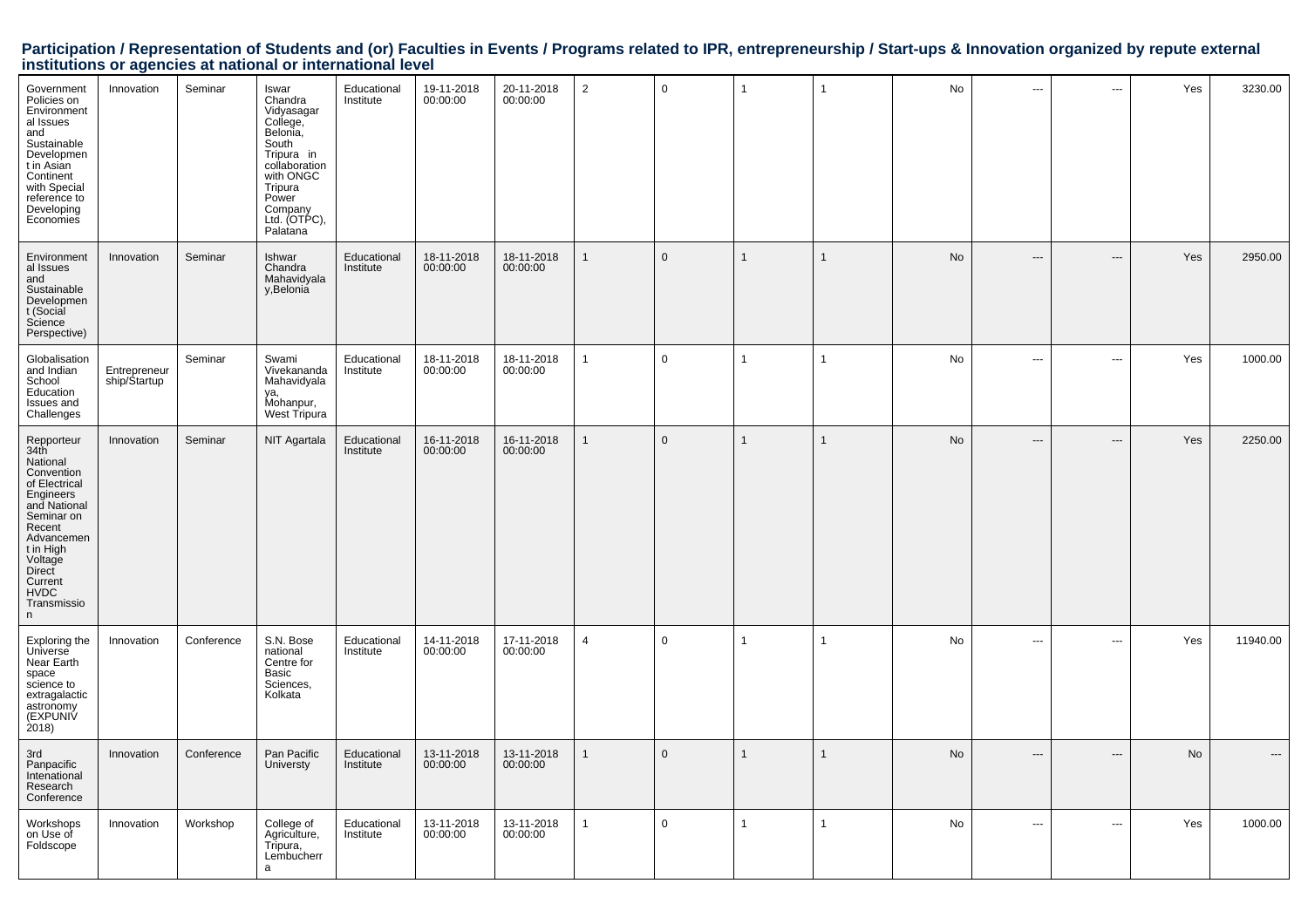# Participation / Representation of Students and (or) Faculties in Events / Programs related to IPR, entrepreneurship / Start-ups & Innovation organized by repute external<br>institutions or agencies at national or internationa

| Attended the<br>Conference<br>in<br>Bangladesh.                                                                                                                | Innovation | Conference | Dhaka<br>University                                                   | Educational<br>Institute | 09-10-2018<br>00:00:00 | 10-10-2018<br>00:00:00 | 2              | 0 |  | No        | $---$    | $---$    | Yes       | 16120.00 |
|----------------------------------------------------------------------------------------------------------------------------------------------------------------|------------|------------|-----------------------------------------------------------------------|--------------------------|------------------------|------------------------|----------------|---|--|-----------|----------|----------|-----------|----------|
| Lecture on<br>Purvottaran<br>2018                                                                                                                              | Innovation | Lecture    | Tripura<br>University                                                 | Educational<br>Institute | 25-09-2018<br>00:00:00 | 25-09-2018<br>00:00:00 |                |   |  | <b>No</b> | $\cdots$ | $\cdots$ | No        | $- - -$  |
| <b>IT Solution</b><br>to analyse<br>long term<br>satellite<br>measured<br>rainfall data<br>from TRMM<br>and GPM<br>over North<br>Eastern<br>Region of<br>India | Innovation | Workshop   | <b>GRJ</b> Institute<br>Engineering<br>and<br>Technology,<br>Chennai. | Educational<br>Institute | 07-09-2018<br>00:00:00 | 08-09-2018<br>00:00:00 | $\overline{2}$ |   |  | No        | $--$     | $---$    | <b>No</b> | $---$    |

#### **Courses on Innovation, IPR and Entrepreneurship Development Offered During the Academic Period 2018-19**

| Title of Course/Subject<br>Offered                     | <b>Program Theme</b>     | Type of Course                 | Level of Course                    | Program Start<br>Date  | Program End<br>Date    | Program<br>Duration(in<br>Days) | Mode of Delivery | <b>Total Enrolment</b><br><b>Number</b> | <b>Total Number of</b><br>Students<br>Completed | <b>Total Numbers of</b><br><b>Contact Hours of</b><br>Course |
|--------------------------------------------------------|--------------------------|--------------------------------|------------------------------------|------------------------|------------------------|---------------------------------|------------------|-----------------------------------------|-------------------------------------------------|--------------------------------------------------------------|
| <b>IPR</b>                                             | <b>IPR</b>               | Elective/Core Credit<br>Course | Bachelor                           | 01-01-2019<br>00:00:00 | 15-05-2019<br>00:00:00 | 135                             | Offline          | 32                                      | 32                                              | 45                                                           |
| <b>IPR</b>                                             | <b>IPR</b>               | Elective/Core Credit<br>Course | <b>Credit Course</b><br>(Elective) | 07-01-2019<br>00:00:00 | 30-04-2019<br>00:00:00 | 114                             | Offline          | 45                                      | 45                                              | 45                                                           |
| <b>LAW OF PATENTS</b>                                  | <b>IPR</b>               | Elective/Core Credit<br>Course | <b>Credit Course</b><br>(Elective) | 07-01-2019<br>00:00:00 | 30-04-2019<br>00:00:00 | 114                             | Offline          | 19                                      | 19                                              | 45                                                           |
| AN INDUSTRIAL DESIGNS                                  | <b>IPR</b>               | Elective/Core Credit<br>Course | <b>Credit Course</b><br>(Elective) | 07-01-2019<br>00:00:00 | 30-04-2019<br>00:00:00 | 114                             | Offline          | 19                                      | 19                                              | 45                                                           |
| <b>ENTERPRENEURSHIP</b>                                | Entrepreneurship/Startup | Short term<br>Certificate      | Bachelor                           | 15-12-2018<br>00:00:00 | 20-12-2018<br>00:00:00 | 6                               | Offline          | 22                                      | 20                                              | 40                                                           |
| <b>BUILDING PLANNING</b><br><b>DESIGN AND ANALYSIS</b> | <b>IPR</b>               | Short term<br>Certificate      | Bachelor                           | 17-12-2018<br>00:00:00 | 26-12-2018<br>00:00:00 | 10                              | Offline          | 10                                      | 10                                              | 60                                                           |
| <b>INTERNATIONAL REGIME</b>                            | <b>IPR</b>               | Elective/Core Credit<br>Course | <b>Credit Course</b><br>(Elective) | 07-08-2018<br>00:00:00 | 28-11-2018<br>00:00:00 | 114                             | Offline          | 19                                      | 19                                              | 45                                                           |
| <b>COPYRIGHT LAW</b>                                   | <b>IPR</b>               | Elective/Core Credit<br>Course | <b>Credit Course</b><br>(Elective) | 07-08-2018<br>00:00:00 | 28-11-2018<br>00:00:00 | 114                             | Offline          | 19                                      | 19                                              | 45                                                           |

### **Innovation, Pre-Incubation & Incubation Centre/Facilities exists in campus**

| Name of Centre | Type of Facility | Year of Facility<br>Creation | <b>Facility Location /</b><br>Address | <b>Facility Incharge</b> | Carpet Area of Facility | Had institute spent expenses either<br>from own resource/received fund<br>towards Establishment/Operation of<br><b>Pre-Incubation &amp; Incubation</b><br>Centre/Facilities? | Had institute Generated Income either from<br>Services Offered by Pre-Incubation &<br><b>Incubation Centre/Facilities?</b> |
|----------------|------------------|------------------------------|---------------------------------------|--------------------------|-------------------------|------------------------------------------------------------------------------------------------------------------------------------------------------------------------------|----------------------------------------------------------------------------------------------------------------------------|
|----------------|------------------|------------------------------|---------------------------------------|--------------------------|-------------------------|------------------------------------------------------------------------------------------------------------------------------------------------------------------------------|----------------------------------------------------------------------------------------------------------------------------|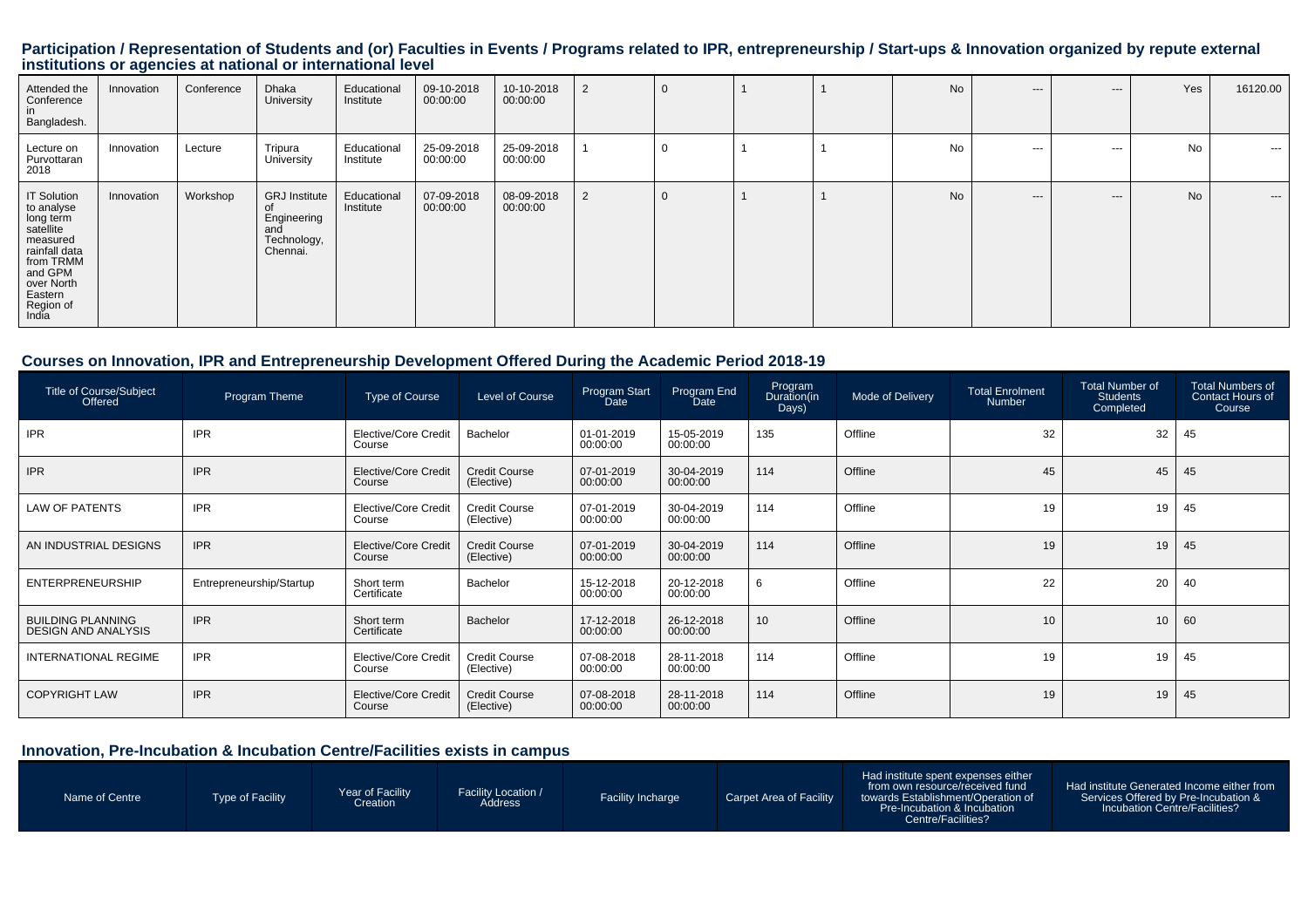#### **Innovation, Pre-Incubation & Incubation Centre/Facilities exists in campus**

| Startup and incubation centre<br><b>ICFAI</b> Tripura | Pre-Incubation Centre  | 2019 | <b>ICFAI TRIPURA</b> | DR.<br>Facility<br>DAYA<br>Incharge<br>Name<br>SHANKA<br>$\mathsf{R}$<br>dayashan<br>Facility<br>kar@iutri<br>Incharge<br>Email<br>pura.edu.i<br>n<br>70024871<br>Facility<br>Incharge<br>07<br>Phone         | 4253 Sq. Ft. | Yes<br>Annual Capital<br>Expenditure (In<br>Rupees)<br>200000<br>60000<br>Annual<br>Operational<br>Expenditure (In<br>Rupees)       | No                                                                                                                                                                                                                                                                                                                                                                    |
|-------------------------------------------------------|------------------------|------|----------------------|---------------------------------------------------------------------------------------------------------------------------------------------------------------------------------------------------------------|--------------|-------------------------------------------------------------------------------------------------------------------------------------|-----------------------------------------------------------------------------------------------------------------------------------------------------------------------------------------------------------------------------------------------------------------------------------------------------------------------------------------------------------------------|
| Startup and incubation centre<br>ICFAI Tripura        | <b>Incubation Unit</b> | 2019 | <b>ICFAI TRIPURA</b> | DR.<br>DAYA<br>Facility<br>Incharge<br>SHANKA<br>Name<br>$\mathsf{R}$<br>dayashan<br>Facility<br>kar@iutri<br>Incharge<br>Email<br>pura.edu.i<br>n<br>70024871<br>Facility<br>07<br>Incharge<br>Phone         | 4253 Sq. Ft. | Yes<br>500000<br>Annual Capital<br>Expenditure (In<br>Rupees)<br>70000<br>Annual<br>Operational<br>Expenditure (In<br>Rupees)       | No                                                                                                                                                                                                                                                                                                                                                                    |
| Startup and incubation centre<br><b>ICFAI</b> Tripura | Incubation Unit        | 2019 | <b>ICFAI TRIPURA</b> | DR.<br>Facility<br>Incharge<br>Name<br><b>DAYA</b><br>SHANKA<br>$\mathsf{R}$<br>dayashan<br>kar@iutri<br>Facility<br>Incharge<br>Email<br>pura.edu.i<br>n.<br>70024871<br>07<br>Facility<br>Incharge<br>Phone | 4253 Sq. Ft. | Yes<br><b>Annual Capital</b><br>50000<br>Expenditure (In<br>Rupees)<br>20000<br>Annual<br>Operational<br>Expenditure (In<br>Rupees) | Yes<br>$\mathbf 0$<br><b>Total Annual Income</b><br>from Training and<br>Skill Development<br>Services (In Rupees)<br>$\mathbf 0$<br>Total Annual Income<br>from (Technical and<br>Business) Mentoring<br>Services (In Rupees)<br>$\mathbf 0$<br><b>Total Annual Income</b><br>from Office Space<br>and Rental Services<br>to Start-<br>ups/Innovators (In<br>Rupees) |
| Startup and incubation centre<br><b>ICFAI</b> Tripura | Incubation Unit        | 2019 | <b>ICFAI TRIPURA</b> | DR.<br>Facility<br>Incharge<br><b>DAYA</b><br>SHANKA<br>Name<br>$\mathsf{R}$<br>dayashan<br>kar@iutri<br>Facility<br>Incharge<br>Email<br>pura.edu.i<br>n<br>70024871<br>Facility<br>07<br>Incharge<br>Phone  | 4253 Sq. Ft. | Yes<br><b>Annual Capital</b><br>60000<br>Expenditure (In<br>Rupees)<br>25000<br>Annual<br>Operational<br>Expenditure (In<br>Rupees) | <b>No</b>                                                                                                                                                                                                                                                                                                                                                             |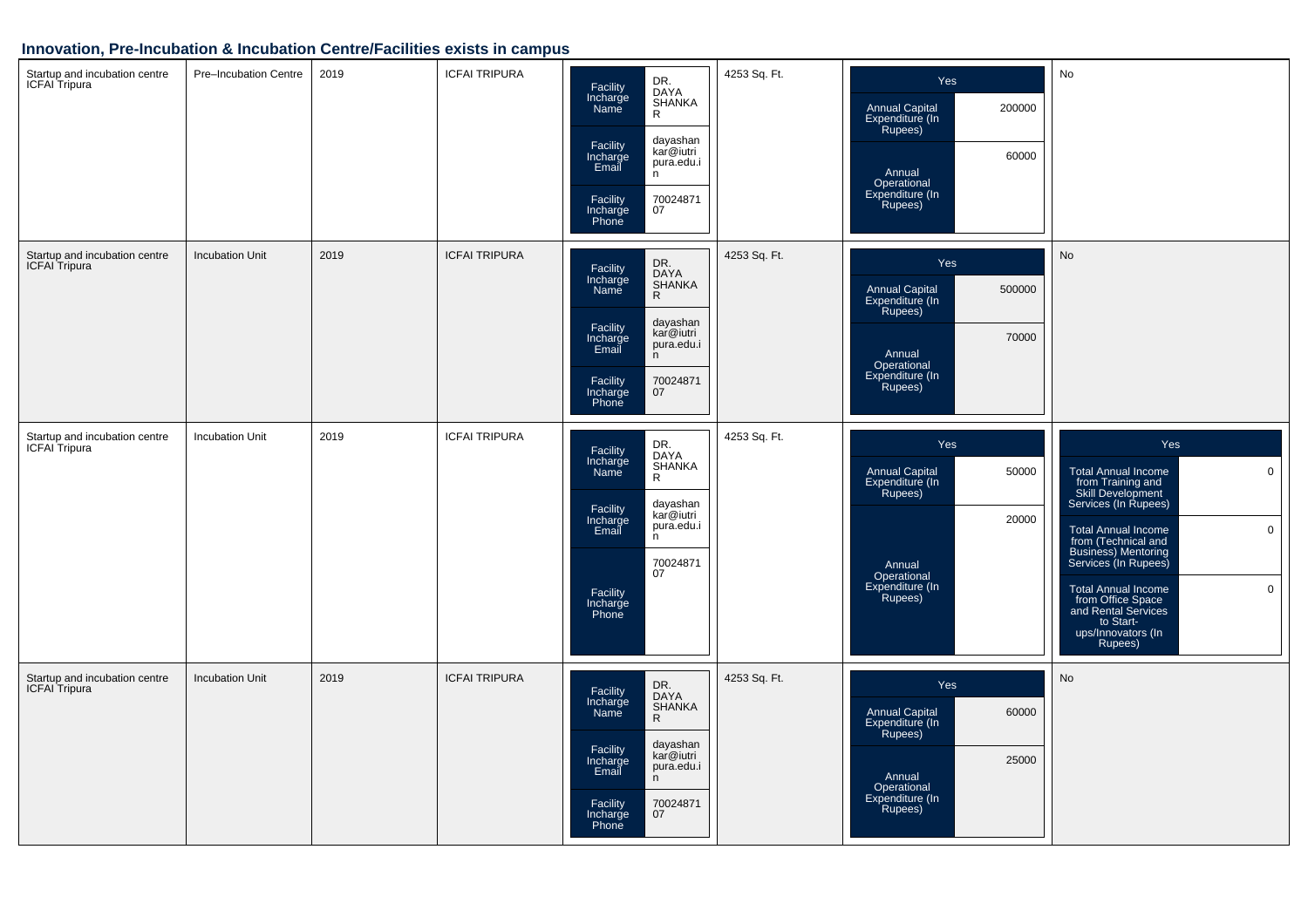#### **Innovation, Pre-Incubation & Incubation Centre/Facilities exists in campus**

| Startup and incubation centre<br>ICFAI Tripura        | <b>Incubation Unit</b> | 2019 | <b>ICFAI TRIPURA</b> | DR.<br>DAYA<br>SHANKA<br>R<br>Facility<br>Incharge<br>Name<br>dayashan<br>kar@iutri<br>Facility<br>Incharge<br>Email<br>pura.edu.i<br>n<br>70024871<br>07<br>Facility<br>Incharge<br>Phone  | 4253 Sq. Ft. | Yes<br>300000<br><b>Annual Capital</b><br>Expenditure (In<br>Rupees)<br>50000<br>Annual<br>Operational<br>Expenditure (In<br>Rupees) | No |
|-------------------------------------------------------|------------------------|------|----------------------|---------------------------------------------------------------------------------------------------------------------------------------------------------------------------------------------|--------------|--------------------------------------------------------------------------------------------------------------------------------------|----|
| Startup and incubation centre<br><b>ICFAI</b> Tripura | <b>Incubation Unit</b> | 2019 | <b>ICFAI TRIPURA</b> | DR.<br>DAYA<br>Facility<br>Incharge<br>Name<br>SHANKA<br>R<br>dayashan<br>Facility<br>kar@iutri<br>Incharge<br>Email<br>pura.edu.i<br>n<br>70024871<br>Facility<br>Incharge<br>07<br>Phone  | 4253 Sq. Ft. | No                                                                                                                                   | No |
| Startup and incubation centre<br><b>ICFAI</b> Tripura | <b>Incubation Unit</b> | 2019 | <b>ICFAI TRIPURA</b> | DR.<br>DAYA<br>Facility<br>Incharge<br>SHANKA<br>R<br>Name<br>dayashan<br>Facility<br>Incharge<br>Email<br>kar@iutri<br>pura.edu.i<br>n.<br>70024871<br>Facility<br>Incharge<br>07<br>Phone | 4253 Sq. Ft. | Yes<br>Annual Capital<br>Expenditure (In<br>60000<br>Rupees)<br>260000<br>Annual<br>Operational<br>Expenditure (In<br>Rupees)        | No |
| Startup and incubation centre<br>ICFAI Tripura        | <b>Incubation Unit</b> | 2019 | <b>ICFAI TRIPURA</b> | DR.<br>DAYA<br>SHANKA<br>R<br>Facility<br>Incharge<br>Name<br>dayashan<br>kar@iutri<br>Facility<br>Incharge<br>Email<br>pura.edu.i<br>n<br>70024871<br>07<br>Facility<br>Incharge<br>Phone  | 4253 Sq. Ft. | Yes<br>70000<br>Annual Capital<br>Expenditure (In<br>Rupees)<br>894000<br>Annual<br>Operational<br>Expenditure (In<br>Rupees)        | No |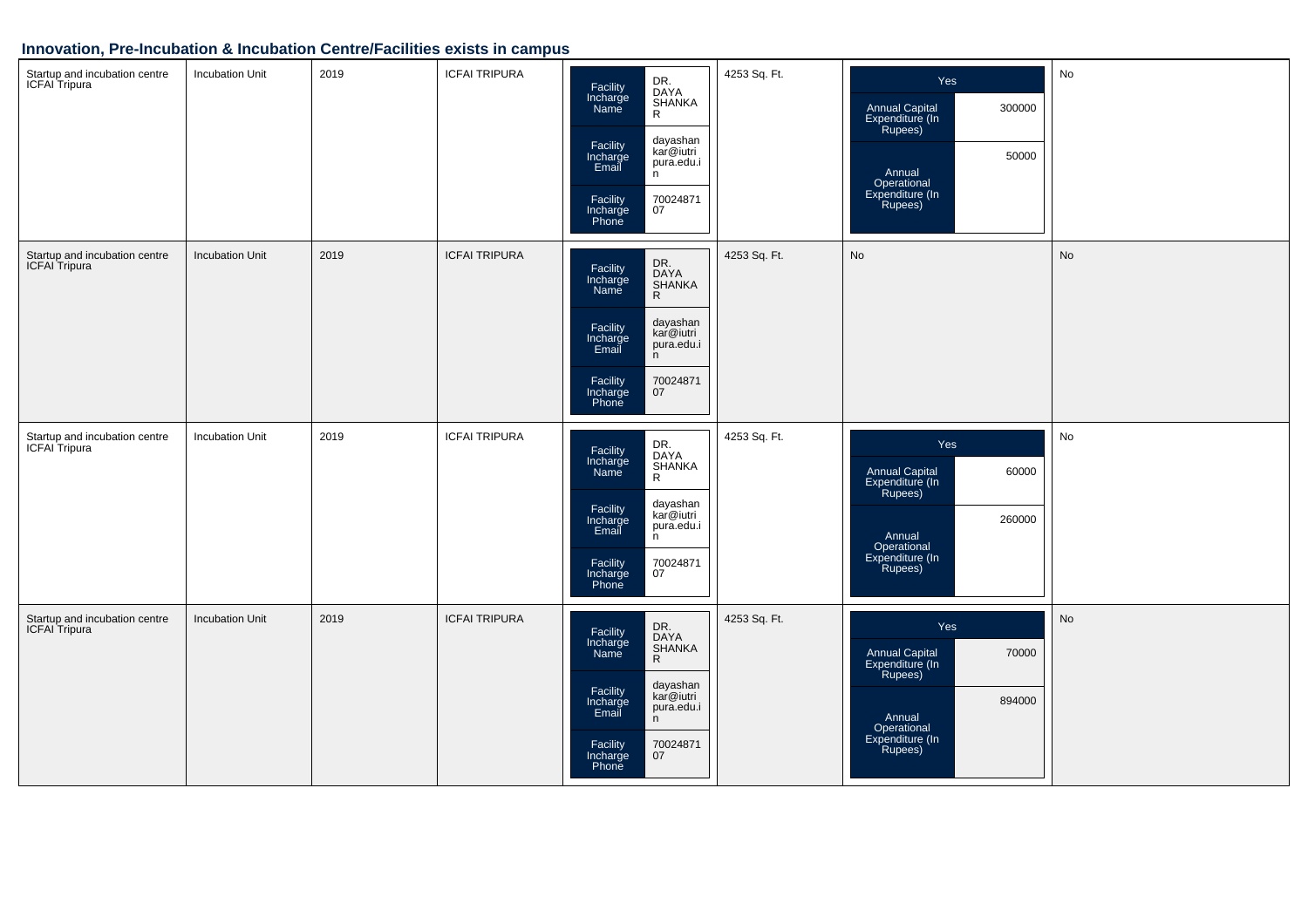#### **Innovation, Pre-Incubation & Incubation Centre/Facilities exists in campus**

| Startup and incubation centre<br>ICFAI Tripura | <b>Incubation Unit</b> | 2019 | <b>ICFAI TRIPURA</b> | DR.<br>DAYA<br>SHANKA<br>R<br>Facility<br>Incharge<br>Name<br>dayashan<br>kar@iutri<br>Facility<br>Incharge<br>Email<br>pura.edu.i<br>n<br>70024871<br>07<br>Facility<br>Incharge<br>Phone            | 4253 Sq. Ft. | Yes<br>7800<br><b>Annual Capital</b><br>Expenditure (In<br>Rupees)<br>6800<br>Annual<br>Operational<br>Expenditure (In<br>Rupees)  | No |
|------------------------------------------------|------------------------|------|----------------------|-------------------------------------------------------------------------------------------------------------------------------------------------------------------------------------------------------|--------------|------------------------------------------------------------------------------------------------------------------------------------|----|
| Startup and incubation centre<br>ICFAI Tripura | <b>Incubation Unit</b> | 2019 | <b>ICFAI TRIPURA</b> | DR.<br>DAYA<br>SHANKA<br>Facility<br>Incharge<br>Name<br>$\mathsf{R}$<br>dayashan<br>kar@iutri<br>Facility<br>Incharge<br>pura.edu.i<br>Email<br>n<br>70024871<br>07<br>Facility<br>Incharge<br>Phone | 4253 Sq. Ft. | Yes<br><b>Annual Capital</b><br>5000<br>Expenditure (In<br>Rupees)<br>25000<br>Annual<br>Operational<br>Expenditure (In<br>Rupees) | No |

#### **Grants / Funds Received by Pre-Incubation & Incubation Centre / Facilities exists in Campus**

| Name of Centre                              | Source of Grant / Fund          | Agency Name | Agency Type | Had Received Grants / Funds by Pre-<br>Incubation & Incubation Centre /<br>Facilities exists in Campus? | Total Grants / Funds Received by<br>Pre-Incubation & Incubation Centre /<br>Facilities exists in Campus (In<br>Rupees) |
|---------------------------------------------|---------------------------------|-------------|-------------|---------------------------------------------------------------------------------------------------------|------------------------------------------------------------------------------------------------------------------------|
| Startup and incubation centre ICFAI Tripura | Institute's Own Fund / Resource | $---$       | ---         | No                                                                                                      |                                                                                                                        |
| Startup and incubation centre ICFAI Tripura | Institute's Own Fund / Resource | ---         | ---         | <b>No</b>                                                                                               | ---                                                                                                                    |
| Startup and incubation centre ICFAI Tripura | Institute's Own Fund / Resource | $\cdots$    | ---         | No                                                                                                      | $---$                                                                                                                  |
| Startup and incubation centre ICFAI Tripura | Institute's Own Fund / Resource | $---$       | $---$       | <b>No</b>                                                                                               | $---$                                                                                                                  |
| Startup and incubation centre ICFAI Tripura | Institute's Own Fund / Resource | $---$       | ---         | No                                                                                                      | ---                                                                                                                    |
| Startup and incubation centre ICFAI Tripura | Institute's Own Fund / Resource | ---         | ---         | No                                                                                                      | ---                                                                                                                    |
| Startup and incubation centre ICFAI Tripura | Institute's Own Fund / Resource | ---         | ---         | No                                                                                                      | $- - -$                                                                                                                |
| Startup and incubation centre ICFAI Tripura | Institute's Own Fund / Resource | ---         | ---         | No                                                                                                      | ---                                                                                                                    |
| Startup and incubation centre ICFAI Tripura | Institute's Own Fund / Resource | ---         | ---         | <b>No</b>                                                                                               | $- - -$                                                                                                                |
| Startup and incubation centre ICFAI Tripura | Institute's Own Fund / Resource | ---         | ---         | No                                                                                                      | $---$                                                                                                                  |

### **Idea / Prototype / Innovation have received Grant / funding from Pre-Incubation / Incubation Centre / Facilities**

| Name of Idea / POC /<br>Innovation / Prototype<br>Received Funding / Grant<br>from Centre | Name of Centre | Stage of Innovation<br><b>TRL Stage)</b> | Innovation<br>Developed by | Year of Innovation /<br><b>Project Started</b> | Type of Innovation | <b>Current Status Pre-</b><br>Incubation/Incubati<br>on Support<br>Received | <b>Current Status of</b><br>Innovation, Stage<br>of TRL it has<br>reached | Had Centre/institute<br>provided any<br>Financial support<br>$\sim$ either own<br>resource or fund | Had the<br>Idea/Prototype/Inno<br>vations raised any<br>Seed fund/Angel<br>Investment/VC | Had the Incubation<br>Centre/institute<br>received any<br>lincome/revenue<br>trom |
|-------------------------------------------------------------------------------------------|----------------|------------------------------------------|----------------------------|------------------------------------------------|--------------------|-----------------------------------------------------------------------------|---------------------------------------------------------------------------|----------------------------------------------------------------------------------------------------|------------------------------------------------------------------------------------------|-----------------------------------------------------------------------------------|
|-------------------------------------------------------------------------------------------|----------------|------------------------------------------|----------------------------|------------------------------------------------|--------------------|-----------------------------------------------------------------------------|---------------------------------------------------------------------------|----------------------------------------------------------------------------------------------------|------------------------------------------------------------------------------------------|-----------------------------------------------------------------------------------|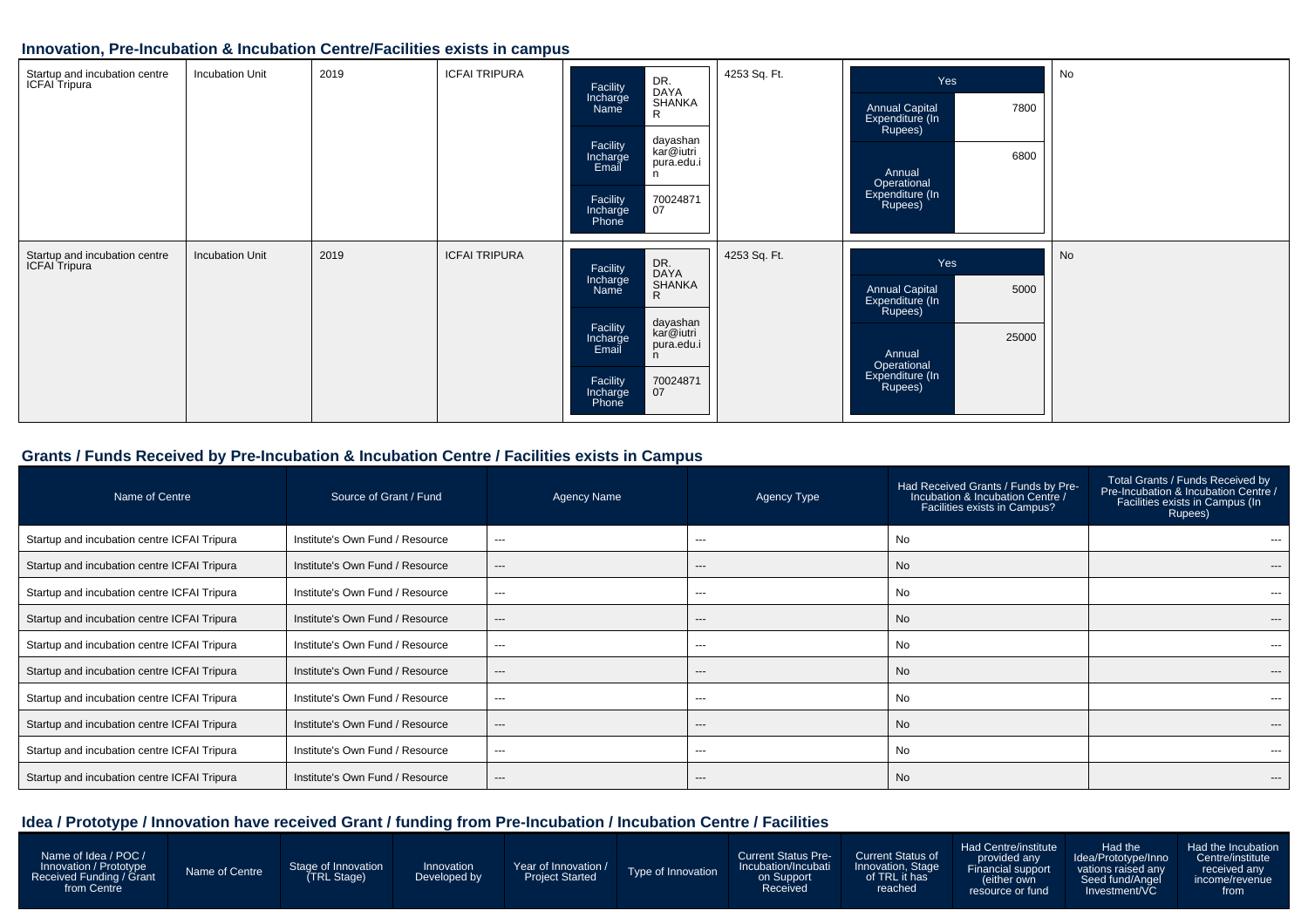#### **Idea / Prototype / Innovation have received Grant / funding from Pre-Incubation / Incubation Centre / Facilities**

|                                 |                                                          |                                                                         |         |             |                                         |  |                                                                                                                  |  |                              | received from<br>agencies) in terms<br>of Seed Grant/Fund<br>Support to Idea /<br>Prototype /<br>Innovations<br>Development<br>during the financial<br>period 2018-19 | during the period of<br>receiving pre-<br>incubation/incubatio<br>n support at your<br>Pre-<br>incubation/incubatio<br>n or institute during<br>the financial period<br>$2018 - 19$ | Idea/Prototype/Inno<br>vations for the pre-<br>incubation/incubatio<br>n support and the<br>services offered by<br>Pre-<br>incubation/incubatio<br>n or institute during<br>the financial period<br>2018-19? |  |
|---------------------------------|----------------------------------------------------------|-------------------------------------------------------------------------|---------|-------------|-----------------------------------------|--|------------------------------------------------------------------------------------------------------------------|--|------------------------------|-----------------------------------------------------------------------------------------------------------------------------------------------------------------------|-------------------------------------------------------------------------------------------------------------------------------------------------------------------------------------|--------------------------------------------------------------------------------------------------------------------------------------------------------------------------------------------------------------|--|
| <b>ICFAI University Tripura</b> | Startup and<br>incubation centre<br><b>ICFAI Tripura</b> | TRL 0 : Idea.<br>Unproven concept,<br>no testing has been<br>performed. | Faculty | 2019        | Non-IP / Non-<br>Patented<br>Technology |  | Still Under<br>TRL 0 : Idea.<br>Development<br>Unproven concept,<br>Process<br>no testing has been<br>performed. |  | <b>No</b>                    | No                                                                                                                                                                    | No                                                                                                                                                                                  |                                                                                                                                                                                                              |  |
|                                 | <b>Principal Innovator</b>                               |                                                                         |         |             |                                         |  |                                                                                                                  |  |                              |                                                                                                                                                                       |                                                                                                                                                                                     |                                                                                                                                                                                                              |  |
|                                 | Name                                                     |                                                                         |         | <b>Type</b> |                                         |  | Gender                                                                                                           |  | Email                        |                                                                                                                                                                       |                                                                                                                                                                                     | Contact                                                                                                                                                                                                      |  |
|                                 | Dr. Daya Shankar                                         |                                                                         |         | Faculty     |                                         |  | Male                                                                                                             |  | dayashankar@iutripura.edu.in |                                                                                                                                                                       | 7002487107                                                                                                                                                                          |                                                                                                                                                                                                              |  |

#### **Start-ups have received Grant / funding from Pre-Incubation / Incubation Centre / Facilities**

**No Data Flled!**

#### **Co-Incubation Partnership**

| Type of Partnership                                                    | Partnership Institute Name                           | <b>Type of Support Offered</b> | No. of Student Projects/ Ideas / Innovation /<br><b>Startups Supported</b> | Date of MOU / Agreement Signed on |
|------------------------------------------------------------------------|------------------------------------------------------|--------------------------------|----------------------------------------------------------------------------|-----------------------------------|
| Incubation Services/Support Extended to Other<br>Institute             | <b>COLLEGE OF FISHERIES</b>                          | Incubation                     | 10                                                                         | 05-11-2018                        |
| Incubation Services/Support Received from<br>Other Institute/Incubator | <b>SAKROBOTICS</b>                                   | Mentoring                      | 50                                                                         | 20-01-2018                        |
| Incubation Services/Support Received from<br>Other Institute/Incubator | ENTREPRENEURSHIP DEVELOPMENT<br>INSTITUTE OF INDIA   | Mentoring                      | 10 <sup>1</sup>                                                            | 06-04-2018                        |
| Incubation Services/Support Received from<br>Other Institute/Incubator | <b>NBIRT</b>                                         | Incubation                     | 30                                                                         | 20-04-2018                        |
| Incubation Services/Support Received from<br>Other Institute/Incubator | INDIAN INSTITUTE OF TECHNOLOGY<br><b>BOMBAY</b>      | Incubation                     | 206                                                                        | 19-01-2017                        |
| Incubation Services/Support Received from<br>Other Institute/Incubator | NATIONAL LAW SCHOOL OF INDIA<br>UNIVERSITY BANGALORE | Incubation, Mentoring          | 50                                                                         | 24-10-2017                        |
| Incubation Services/Support Received from<br>Other Institute/Incubator | IDIA CHARITABLE TRUST BANGALORE                      | Pre-incubation, Incubation     |                                                                            | 19-04-2017                        |
| Incubation Services/Support Received from<br>Other Institute/Incubator | RUBBER SKILL DEVELOPMENT COUNCIL<br><b>NEW DELHI</b> | Incubation, Mentoring          | 6                                                                          | 15-06-2017                        |

#### **Technology Commercialization / Transfer**

**No Data Flled!**